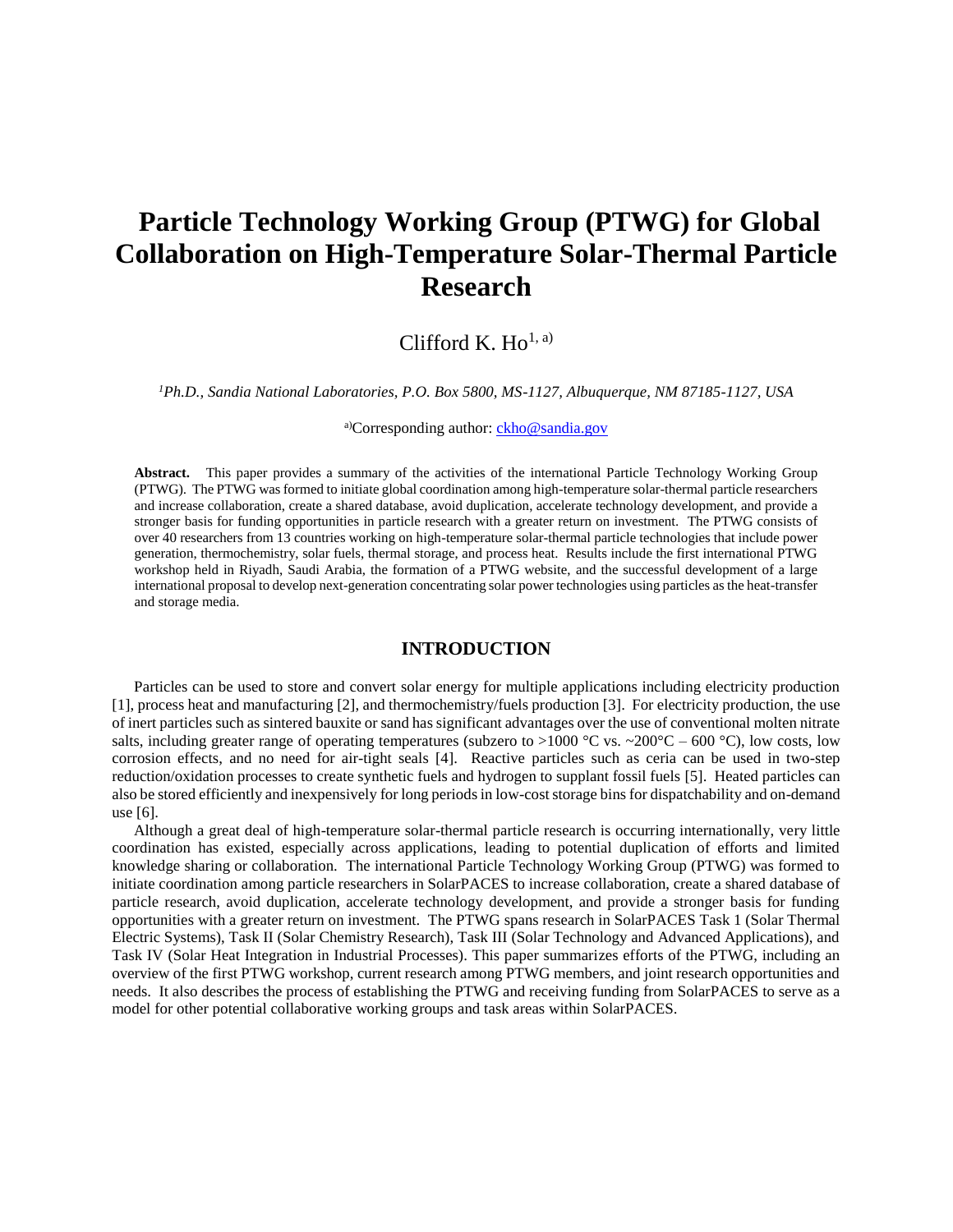## **APPROACH**

## **Formation of the PTWG**

During the 2016 SolarPACES conference, Sandia National Laboratories (Cliff Ho) and DLR (Reiner Buck) proposed the concept of the PTWG to the SolarPACES Task 1 Lead (Mark Mehos). A brief presentation was made to discuss the value proposition of the PTWG and to establish tasks, budget, timeline, and deliverables for the project. The Task 1 Lead then proposed the idea to the SolarPACES secretariat (Christoph Richter) and the SolarPACES Executive Committee. The PTWG was approved, and a total of \$50K was allocated to the PTWG: \$30K to cover travel expenses for attendees from member countries to attend a workshop, and \$20K for the principal investigator (Cliff Ho) to initiate the PTWG, coordinate the workshop, compile results, and publish a final report and website.

## **New SolarPACES Task Proposal Process**

Since the formation of the PTWG, SolarPACES has implemented a formal procedure for funding Task proposals. Proposals to one of the SolarPACES Task Areas must (1) be related to the goals and scope of the Task area, (2) benefit members of SolarPACES, and (3) not likely be funded from normal sources. The proposal must be sponsored by an operating agent or executive committee (ExCo) member of SolarPACES and include a minimum of three member countries. Only member countries can receive funding, and funding is limited to 150 k€ per proposal. Proposals must be submitted at least four weeks prior to an ExCo meeting, which occurs in the fall during the annual SolarPACES conference and again in the spring. Proposals consist of a title, team, abstract, background, work plan, schedule, milestones, deliverables, goals, and budget. Review criteria include eligibility, relevance to Task area, scientific merit and clarity of objectives, potential impact and benefits, work plan, and appropriateness of budget. The projects can last up to 18 months, with a potential no-cost extension of 6 months. A final report is due at the end of the project.

## **RESULTS**

## **PTWG Workshop**

A series of teleconferences and web-based meetings were held in late 2016 and 2017 to initiate the working group, introduce and familiarize the team with each other, and to coordinate the international PTWG workshop. The coordination meetings and activities culminated in a two-day workshop held in Riyadh, Saudi Arabia, on April 19 – 20, 2017, sponsored by SolarPACES and the Saudi Electricity Company (SEC). Researchers from 13 institutions and 10 countries participated in the workshop (**FIGURE 1**).



**FIGURE 1**. Researchers from 13 institutions and 10 countries participated in the first international Particle Technology Working Group workshop in Riyadh, Saudi Arabia, April 19 – 20, 2017.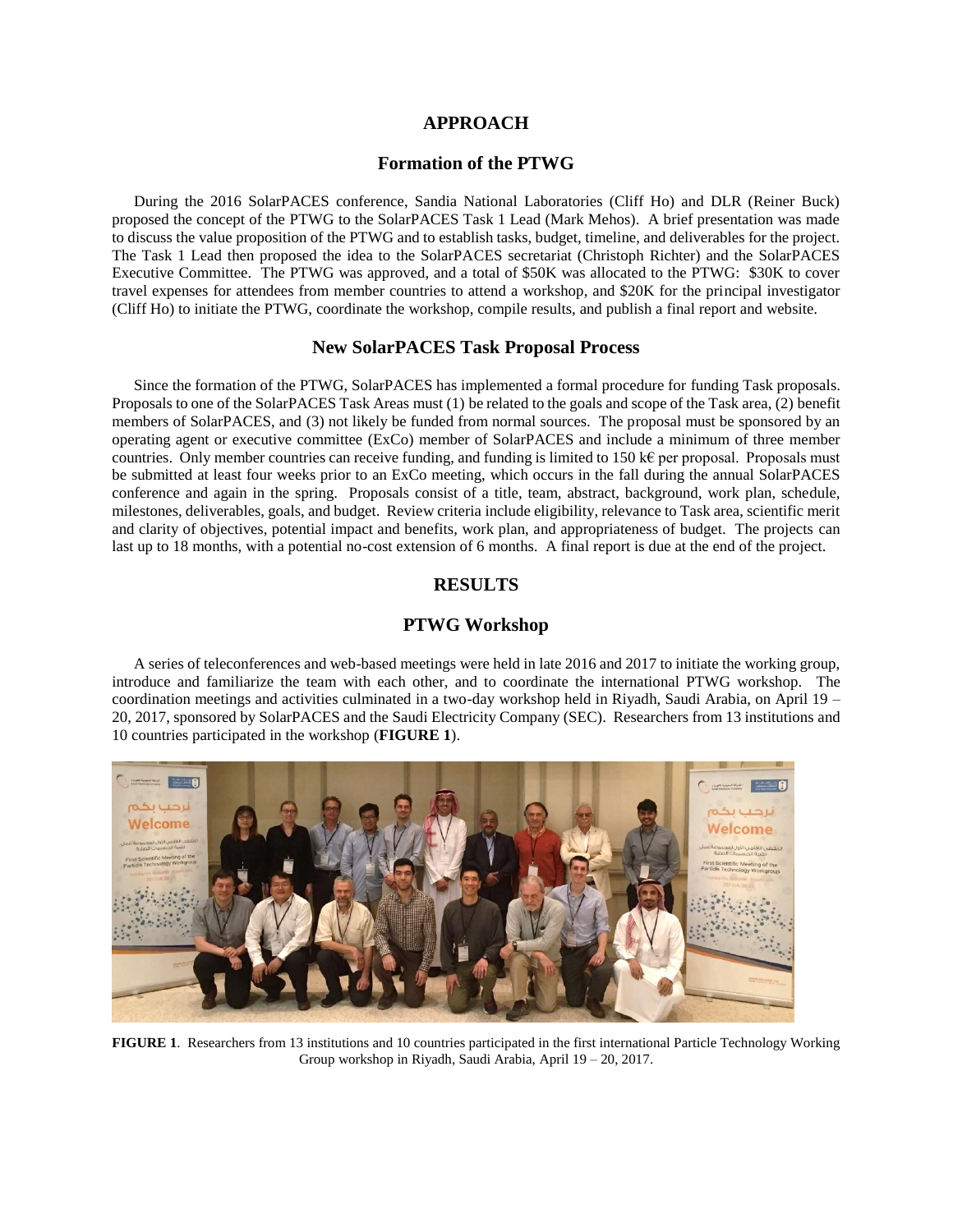The first day consisted of opening remarks from SEC and King Saud University, who expressed their strong support for solar-thermal particle-based technologies and their interest in deploying a commercial particle-based concentrating solar power (CSP) plant. Brief technical presentations were then made by each of the researchers to summarize their particle research. The second day began with a tour of the  $300 \text{ kW}_t$  falling-particle CSP system at King Saud University. Small groups were led through the major components, including the heliostat field, receiver at the top of the tower, storage, heat exchanger, and air-Brayton power cycle. The remainder of the day was devoted to identifying potential collaborations and joint research in small breakout groups.

#### *Summary of Workshop Abstracts and Presentations*

Abstracts and presentations from the PTWG workshop are available on the SolarPACES website: [http://www.solarpaces.org/solarpaces-particle-technology-working-group/.](http://www.solarpaces.org/solarpaces-particle-technology-working-group/) A summary of the abstracts and work being performed by each participant is provided below (ordered alphabetically by country).

**University of Adelaide, Australia**. Researchers at the University of Adelaide have developed advanced diagnostic methods to better characterize and understand heat transfer and hydrodyamics of particle-laden flows [\[7-9\]](#page-7-6). Laserdiagnostic methods are used to evaluate particle velocity and number density, and laser-induced thermo-phosphoresis is used to measure the temperature of individual particles in suspension. Wind and water tunnels are also used to better understand convective heat loss from cavity receivers. A novel particle vortex receiver/reactor has been developed to heat particles for solar thermochemical processes such as alumina calcination and gasification [\[10\]](#page-7-7).

**Abstract Title**: "Advancing understanding of heat transfer and performance of suspension-flow particle reactors of both novel and general solar thermal technologies"

**Contributors**: G.J. 'Gus' Nathan, Tim Lau, Woei Saw, Peter Ashman, Mehdi Jafarian, Maziar Arjomandi, Philip van Eyk, Bassam Dally, Alfonso Chinnici, Zhao Tian, Zeyad Alwahabi.

**CSIRO Energy, Australia.** Researchers at CSIRO have developed a 5 m tall experiment to investigate particle hydrodynamics relevant to a high-temperature falling particle receiver system. Design parameters such as capacity, geometry, dimensions, flow rate, and particle properties can be investigated to evaluate particle dispersion and potential for solar energy absorption. Detailed modeling of particle hydrodynamics and heat transfer is also being performed [\[11-13\]](#page-7-8).

**Abstract Title:** "Design considerations for free falling particle receivers and experimental set-up for 5 m falling test"

**Contributors:** Jin-Soo Kim, Apurv Kumar, Wilson Gardner, William Yang, Cliff Ho

**TU Wien, Austria.** Researchers at TU Wien have been working since 2011 on a particle-based thermal energy storage system [\[14-18\]](#page-7-9). The system consists of a counter-current fluidized bed heat exchanger with minimum solids inventory and low auxiliary power requirements. Two test rigs and three cold-test installations have been developed. The largest rig has a thermal capacity of  $200 - 280$  kW<sub>t</sub> with 1 MWh of energy and a maximum operating temperature of 390 °C due to the use of thermal oil. The current particle material is  $80 \mu m$  sand.

**Abstract Title:** "Development of a particle based heat exchange and storage system suitable both for CSP and for other TES-applications such as ACAES and power plant flexibilisation"

**Contributors:** Markus Haider, Karl Schwaiger, Peter Steiner, Heimo Walter

**Key Laboratory of Solar Thermal Energy and Photovoltaic Systems, Institute of Electrical Engineering, Chinese Academy of Sciences, China.** Researchers are investigating a new quartz-tube solid-particle air receiver [\[19-21\]](#page-8-0). The particles are irradiated by concentrated sunlight and fluidized within the quartz tubes by air, which is heated as it flows through the particles. Experiments have been performed that have achieved air temperatures of  $\sim$ 870 °C with thermal efficiency of 78%. Studies are being performed to optimize design parameters such as particle size, aperture area, and tube material.

**Abstract Title:** "Experimental Study of a Quartz Tube Solid Particle Air Receiver" **Contributors:** Fengwu Bai, Zhiying Cui

**PROMES-CNRS, France.** Researchers at PROMES-CNRS are investigating a new particle-in-tube concept where a dense suspension  $(30 - 40\%$  solids volume fraction) of 50-60  $\mu$ m particles flows upward through opaque tubes using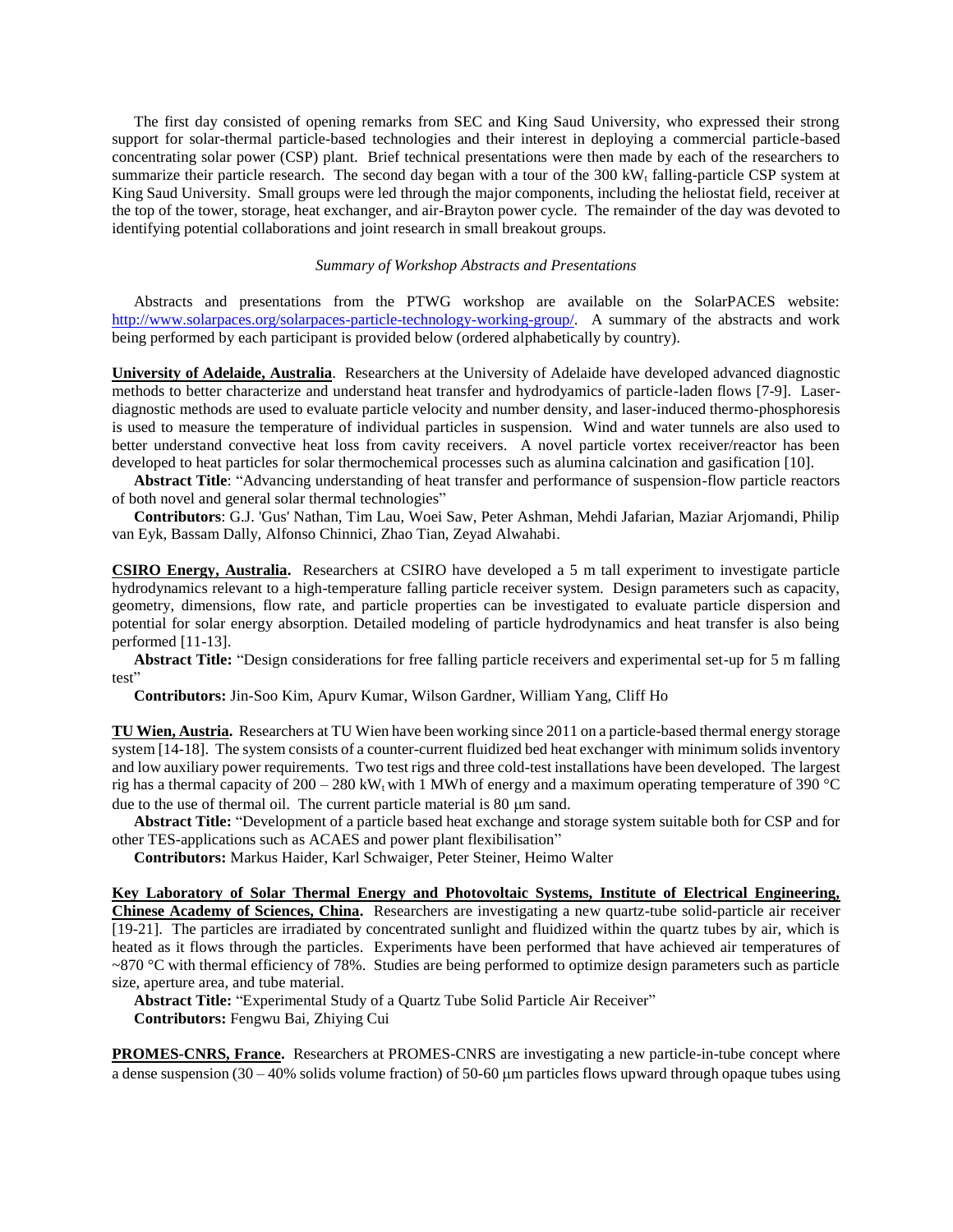fluidization with low air velocities on the order of centimeters per second [\[22-26\]](#page-8-1). The system is different than circulating fluidized beds where the air velocity is on the order of 10 m/s with a particle volume fraction less than 5%. A 150 kW<sub>t</sub> multi-tube receiver system was tested on-sun, and a 4 MW<sub>t</sub> system capable of heating particles to 800 °C is being constructed atop the Themis solar tower, along with a two-tank particle storage and particle-to-pressurized air heat exchanger coupled to a 1.2 MW<sup>e</sup> gas turbine.

**Abstract Title:** "The particle-in-tube concept for concentrated solar energy conversion at high temperature" **Contributors:** Gilles Flamant

**DLR, Germany.** Researchers at DLR have investigated several particle receiver technologies, particle heat exchangers, thermal storage, and particle abrasion and attrition [\[27-31\]](#page-8-2). Particle receiver designs include face-down falling particle receiver modeling and centrifugal receiver design and testing. The centrifugal receiver uses a rotating cylindrical cavity that causes the particles to adhere to the walls by centrifugal force while being heated by concentrated sunlight entering through an aperture. A 10 kW prototype successfully heated particles up to 900  $^{\circ}$ C, and a 500 kW system was also tested at solar tower Juelich. A rotary kiln receiver has also been studied for thermochemical applications. Particle flow and heat transfer through a shell-and-tube heat exchanger was studied by both experimentation and modeling. Erosion studies of high-temperature alloys by moving particles were also studied.

**Abstract Title:** "Particle receiver and system development at DLR: status and perspective"

**Contributors:** Miriam Ebert, Reiner Buck

**IRC-CNR, Italy.** Researchers at IRC-CNR are investigating (1) effective collection of concentrated solar radiation using dense gas-fluidized particle beds, (2) enhanced heat transfer of the incident power through the bed and to immersed heat-exchanger surfaces, and (3) effective energy storage in the particle bed with consideration of inherent transients in incident power [\[32-39\]](#page-8-3). A novel concept employing fluidized-bed compartmentalization with indirect irradiation was proposed and a pilot-scale facility based on the concept was demonstrated in Sicily. Directly irradiated fluidized beds were also investigated, and processes such as bubble bursting, sintering, and applications of carbonation/calcination thermochemical cycles have been studied.

**Abstract Title:** "Fluidized beds for concentrated solar power with thermal/thermochemical energy storage" **Contributors:** Roberto Solimene, Piero Salatino, Paola Ammendola, Riccardo Chirone

**King Saud University, Saudi Arabia.** Researchers at KSU have designed, developed, and tested a 300 kW<sub>t</sub> particle receiver system at the Riyadh Techno-Valley near the KSU campus that includes a discrete-structure particle heating receiver, particle storage, particle heat exchanger, and 100 kW<sub>e</sub> gas turbine [\[6,](#page-7-5) [40-43\]](#page-9-0). The fully integrated hightemperature solar gas turbine system is being demonstrated with unique support structure for the gas turbine that minimizes high-temperature and moderate-pressure piping. Other structural, mechanical, and electrical systems, controls, and instrumentation have been implemented. Cost-effective materials and designs for the particle storage system have also been identified.

**Abstract Title:** "Discrete structure particle heating receiver technology and related concentrator solar power developments at king saud university in collaboration with georgia tech"

**Contributors:** Hany Al-Ansary, Abdelrahman Elleathy Said Abdel-Khalik, and Sheldon Jeter

**IMDEA Energy Institute, Spain.** Researchers at IMDEA are developing particle-based thermal storage systems to enable wider temperature ranges and avoid problems such as freezing [\[44-47\]](#page-9-1). The particle storage can be coupled to a wide range of heat-transfer fluids heated in the receiver (air, particles, CO2, steam, molten salt, thermal oil) and power cycles (supercritical CO2, combined cycles). Various coupling options have been studied, including subcritical and supercritical Rankine and supercritical  $CO<sub>2</sub>$  Brayton cycles.

**Abstract Title:** "Integration of particle-based systems in central receiver solar power plants"

**Contributors:** J. González-Aguilar, M. Romero

**Middle East Technical University, Turkey.** Researchers at METU have been studying solid particle receiver designs using gravity-driven, dense granular flow as opposed to fluidized or falling particles [\[48,](#page-9-2) [49\]](#page-9-3). Both vertical tubes and vertical parallel plates have been studied. Experiments were performed to evaluate the effective thermal conductivity of the flowing sand. Data was used as input to a 5 m x 5 m finned solar-receiver computational model. Different geometries and irradiance values were investigated, and thermal efficiency and peak temperature were modeled. Particle storage systems employing an array of rectangular tubes with flowing air were also studied for coupling to closed-air Brayton cycles.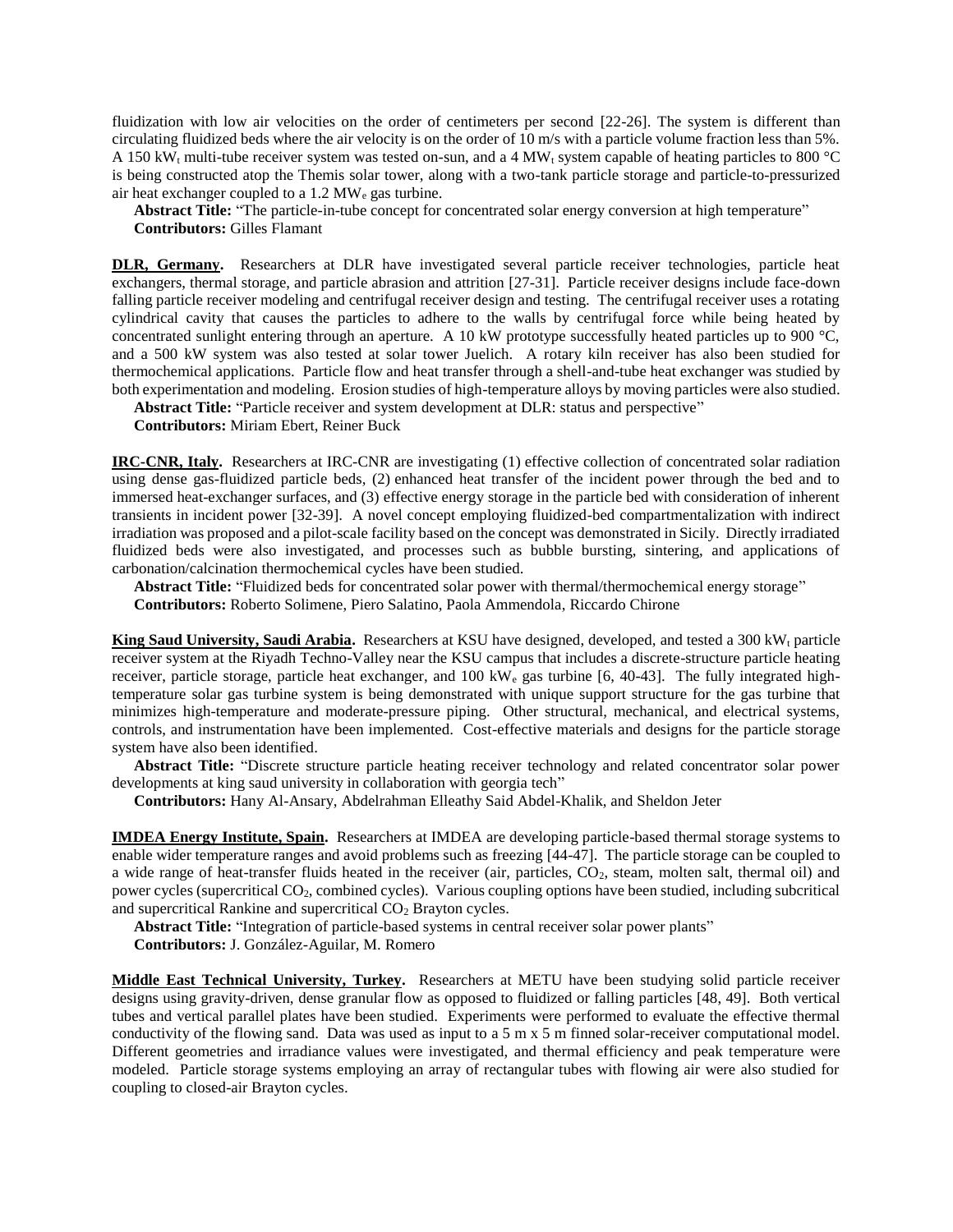**Abstract Title:** "Experimentation and modeling of a dense granular flow receiver and CFD modeling of a fluidized sand bed for thermal energy storage"

**Contributors:** Evan Johnson and Serdar Hiçdurmaz

**Masdar Institute Solar Platform, UAE.** Researchers at Masdar Institute have studied the use of desert sand as a sensible thermal energy storage material [\[4,](#page-7-3) [50-52\]](#page-9-4). Samples were collected from different locations of the UAE desert, and thermal and mechanical properties were measured. The samples were thermally stable from ~650 – 1000 °C. At higher temperatures, agglomeration occurred. Optical properties were also measured, and transformation of calcium carbonate into calcium oxide was found to reduce the solar absorptivity.

**Abstract Title:** "Desert sand characterization for high-temperature particle solar receiver"

**Contributors:** Nicolas Calvet

**Georgia Institute of Technology, USA.** Researchers at Georgia Tech has completed several projects related to the Discrete Structure Particle Heating Receiver and other technologies related to CSP and solar thermochemistry [\[53-](#page-9-5) [59\]](#page-9-5). Most of these projects were performed in collaboration with researchers from King Saud University (KSU) and Sandia National Laboratories. KSU and Georgia Tech have designed and developed a 300  $kW_t$  solar tower at the Riaydh Techno Valley that includes a full particle-based CSP system. Studies have included heat transfer in particle heat exchangers, durability of flowing particles, efficiency of particle receiver designs, design of particle lift systems, and design of systems for thermochemical storage.

**Abstract Title:** "Discrete structure particle heating receiver and related concentrator solar power research at the Georgia Institute of Technology"

**Contributors:** Said Abdel-Khalik, Matt Golob, Clayton Nguyen, Sheldon Jeter, Kenzo Repole, Matt Sandlin, Ramy Imam, Lucy Shen, Hany Al-Ansary, and Abdelrahman Elleathy

**National Renewable Energy Laboratory, USA.** Researchers at NREL have been studying solid particles as the heat transfer and storage medium of CSP plants since 2011 [\[60-65\]](#page-10-0). Components in the particle thermal system that have been studied include the particle receiver, thermal energy storage, and heat exchanger. A novel solar receiver has been proposed that uses solar-absorbing tubes or cavities formed by an array of absorbers that allow flow of particles in the enclosures. The cavities formed by the array of absorbers increase solar absorptance and decrease thermal losses.

**Abstract Title:** "Development of particle-based concentrating solar power system at NREL" **Contributors:** Zhiwen Ma

**Sandia National Laboratories, USA.** Researchers at Sandia have evaluated solar thermal particle technologies for power production and thermochemical applications [\[66-94\]](#page-10-1). A 1 MW<sub>t</sub> continuously recirculating falling particle receiver was tested on-sun using both obstructed and free-falling particles. Particle temperatures up to 800 °C were recorded with particle mass flow rates of  $\sim 1 - 7$  kg/s and average irradiances up to 1,000 suns. Thermal efficiencies ranged from 60 – 70% for free-falling particles and up to 80% for obstructed flow tests. A Cascading Pressure Reactor was designed and tested that uses metal oxides or other particles as the redox material for two-step thermochemical  $H<sub>2</sub>O$  or  $CO<sub>2</sub>$  splitting. The particles also serve as the medium to enable a 1000-fold pressure ratio between the thermal reduction and oxidation steps.

**Abstract Title:** "High-temperature particle receivers and reactors for concentrating solar power and thermochemical fuel production"

**Contributors:** Clifford K. Ho and Ivan Ermanoski

#### *Workshop Recommendations*

During the breakout sessions of the PTWG workshop and follow-on discussions, a number of research needs and opportunities were identified. [Table 1](#page-5-0) summarizes the research topics, needs, and opportunities for international collaboration.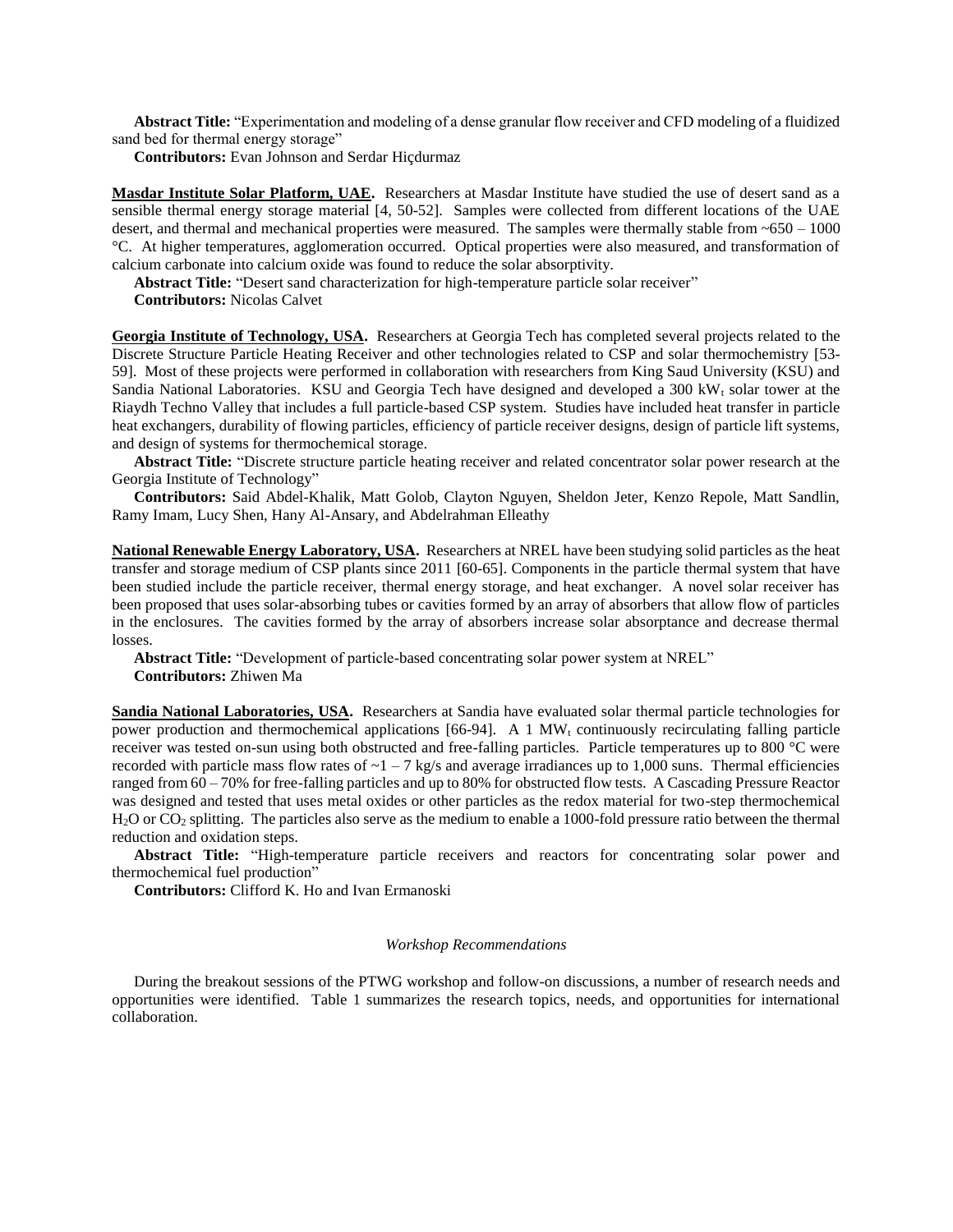<span id="page-5-0"></span>

|                         | Table 1. Summary of research needs and opportunities for particle technology collaboration.                                                                                                                                                                                                                                                                                                                                                                                                                                                                                                               |
|-------------------------|-----------------------------------------------------------------------------------------------------------------------------------------------------------------------------------------------------------------------------------------------------------------------------------------------------------------------------------------------------------------------------------------------------------------------------------------------------------------------------------------------------------------------------------------------------------------------------------------------------------|
| <b>Research Area</b>    | <b>Needs and Opportunities</b>                                                                                                                                                                                                                                                                                                                                                                                                                                                                                                                                                                            |
| Particle Receiver       | Design and testing of configurations to reduce radiative and thermal losses,<br>especially at high temperatures ( $> 700$ °C for next-generation CSP and $>$<br>1000 °C or higher for solar thermochemical applications)<br>Development of in-situ particle mass flow measurement techniques<br>Identification of low-cost materials and construction with high durability<br>Mitigate impacts of external wind and fluctuations in solar irradiance<br>$\bullet$<br>Particle distribution and conveyance within the receiver<br>$\bullet$<br>Simulation methods and tools for dense-phase particle flows |
| Particle Storage        | Simulation and testing of heat loss from particle storage bins<br>$\bullet$<br>Identification of low-cost materials and features to insulate particles while<br>$\bullet$<br>maintaining structural integrity<br>Design and demonstration of transient charging and discharging<br>$\bullet$<br>mechanisms with minimal heat loss<br>Demonstration of pilot-scale latent and thermochemical energy storage<br>methods<br>Designs for large-scale capacities $(10 - 100 \text{ MW}_e)$<br>$\bullet$                                                                                                        |
| Particle Heat Exchanger | Characterization and optimization of particle/wall heat transfer<br>$\bullet$<br>Particle flowability at high temperatures<br>٠<br>Evaluation of material erosion, fatigue, and creep<br>٠<br>Design for manufacturability and reliability<br>$\bullet$<br>Controls, designs, and features to minimize start-up times and excessive<br>$\bullet$<br>thermomechanical stresses<br>Evaluation of materials and designs to lower costs while maintaining<br>$\bullet$<br>required performance                                                                                                                |
| Particle Conveyance     | Design of high-efficiency/low-friction conveyance methods that operate at<br>$\bullet$<br>high temperatures<br>Reliable operation at mass flow capacities for large (~100 MW <sub>e</sub> ) CSP<br>$\bullet$<br>plants $(\sim 1000 \text{ kg/s})$<br>For thermochemical applications, reliable conveyance at temperatures ><br>$\bullet$<br>1000 $\degree$ C and higher<br>Improved understanding of friction coefficient as a function of temperature<br>$\bullet$<br>and materials (particle and containment materials)                                                                                 |
| Particles               | Thermophysical property characterization at various temperatures and flow<br>$\bullet$<br>conditions<br>Attrition mechanisms and dust formation<br>Reduction of material erosion<br>٠<br>Identification of low-cost materials with desirable optical/thermal/physical<br>properties                                                                                                                                                                                                                                                                                                                       |
| <b>Systems Analysis</b> | Technoeconomic analyses using hierarchy of modeling and inclusion of<br>$\bullet$<br>uncertainty (probabilistic modeling)<br>Controls and instrumentation; transient operation and startup/shutdown<br>$\bullet$<br>procedures                                                                                                                                                                                                                                                                                                                                                                            |
| Modeling                | Development of high-fidelity particle flow models at a range of solids<br>$\bullet$<br>volume fractions (from dilute to dense phase)<br>Development of tools and methods to incorporate coupled<br>$\bullet$<br>optical/thermal/fluid/chemical processes<br>Validation of models with experimental data; development of database of<br>$\bullet$<br>data and models<br>Integration of high-fidelity models with lower-fidelity systems models                                                                                                                                                             |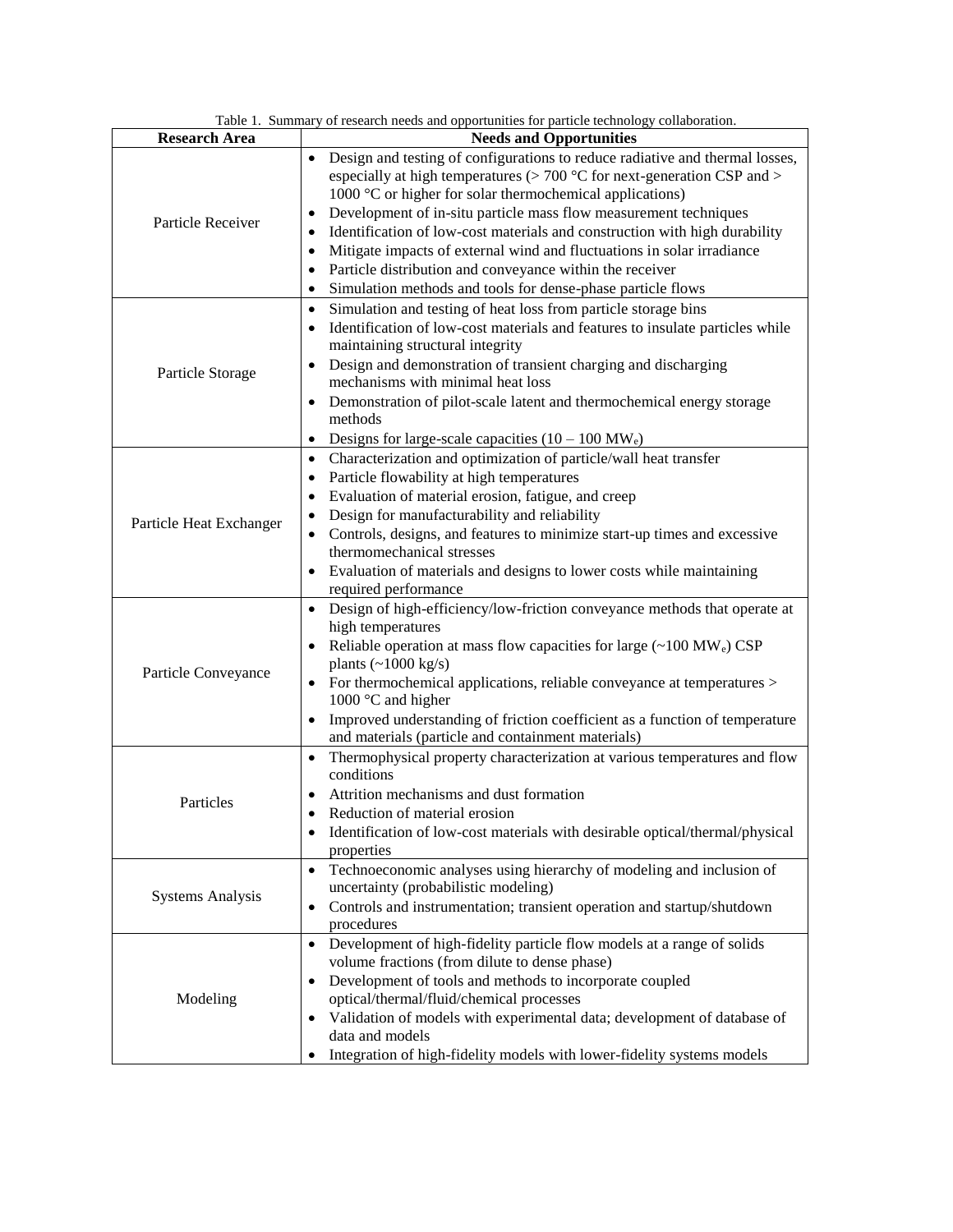#### **Proposals and Collaborations**

The efforts of the PTWG have resulted in several joint proposals, including a major proposal to the U.S. Department of Energy's (DOE) Gen 3 CSP Funding Opportunity Announcement to develop a next-generation CSP plant using particle-based technology [\(https://www.energy.gov/eere/solar/generation-3-concentrating-solar-power](https://www.energy.gov/eere/solar/generation-3-concentrating-solar-power-systems-gen3-csp)[systems-gen3-csp\)](https://www.energy.gov/eere/solar/generation-3-concentrating-solar-power-systems-gen3-csp). The \$45M proposal (\$35M from DOE, ~\$10M cost share from international partners), titled "Gen 3 Particle Pilot Plant (G3P3): Integrated High-Temperature Particle System for CSP," consisted of numerous international participants from the PTWG, including Sandia National Laboratories (USA), National Renewable Energy Laboratory (USA), Georgia Institute of Technology (USA), King Saud University (Saudi Arabia), CSIRO (Australia), University of Adelaide (Australia), Australian National University (Australia), CNRS-PROMES (France), and DLR (Germany). The proposal was awarded ~\$10M from DOE for the first two years of the proposed five-year project to de-risk remaining challenges associated with G3P3 technology, and may receive an additional \$25M if selected for construction and operation of the proposed particle pilot plant for the remaining three years. The G3P3 project is expected to begin in October 2018 and will design a  $1 - 10 MW_t$  particle pilot plant that will heat particles to nearly 800 °C with 6 hours of storage for power generation via advanced high-temperature power cycles. The G3P3 system consists of a particle receiver (irradiated by a heliostat field), storage, particle-to-working-fluid heat exchanger, and particle lift system that will operate for thousands of hours with demonstration of startup, shutdown, and deferred storage.

Other proposal opportunities were identified by the PTWG and are outlined below:

- **Australia**: Phase 2 of ASTRI program being negotiated; large potential for particle research
- **China**: Currently interested in pilot plant and demonstration facilities; some open opportunities for fundamental research
- **Europe**: European Commission DLR and others are submitting proposals to create opportunities for particle research; PROMES-CNRS has proposal with H2020 *Next-CSP* project for dense-suspension particle-in-tube receiver project
- **Saudi Arabia**: National Plan for Science and Technology first phase of a 5-year program, technology acceleration program (similar to SunShot but includes broader spectrum of technologies); opportunities for foreign partners
- **UAE**: Masdar Clean Energy may have funding for high impact CSP research
- **USA**: DOE funding (Gen 3) for CSP and particle research; ongoing DOE Solar Energy Technology Office funding for more basic research in CSP; some funding for thermochemical processes is possible

## **Website and Information Sharing**

A website has been established to maintain and promote communications among the PTWG and the rest of the SolarPACES community [\(http://www.solarpaces.org/solarpaces-particle-technology-working-group/\)](http://www.solarpaces.org/solarpaces-particle-technology-working-group/). The website is also intended to serve as a repository for data that can be shared among particle researchers for experimental testing and model validation. Key elements of the website consist of the following: Problem Statement, Value Proposition, Objectives, Advantages of Particle-Based Systems, summary of the PTWG workshop, PTWG Share (links to relevant files and data), and contact information.

A spreadsheet was compiled that summarizes the institutions, countries, and researchers currently within the PTWG. Contact information and a brief description of the research being performed by each institution is included in the spreadsheet to foster communication and collaboration, and the spreadsheet is available on the PTWG website. Relevant information (literature, data, models) pertaining to solar thermal particle technology that researchers would like publicly posted to the PTWG website should be forwarded to the author.

## **CONCLUSIONS**

The PTWG, with initial funding from SolarPACES, has over 40 researchers from 13 countries working on hightemperature solar-thermal particle technologies that include power generation, thermochemistry, solar fuels, thermal storage, and process heat. The first international PTWG workshop was held April  $19 - 20$ ,  $2017$ , with sponsorship from the Saudi Electricity Company. Current research activities were presented, and breakout groups were formed to discuss opportunities for collaboration and research needs. Several joint proposals have been submitted that take advantage of the PTWG collaboration. Also, a SolarPACES website has been established to maintain and promote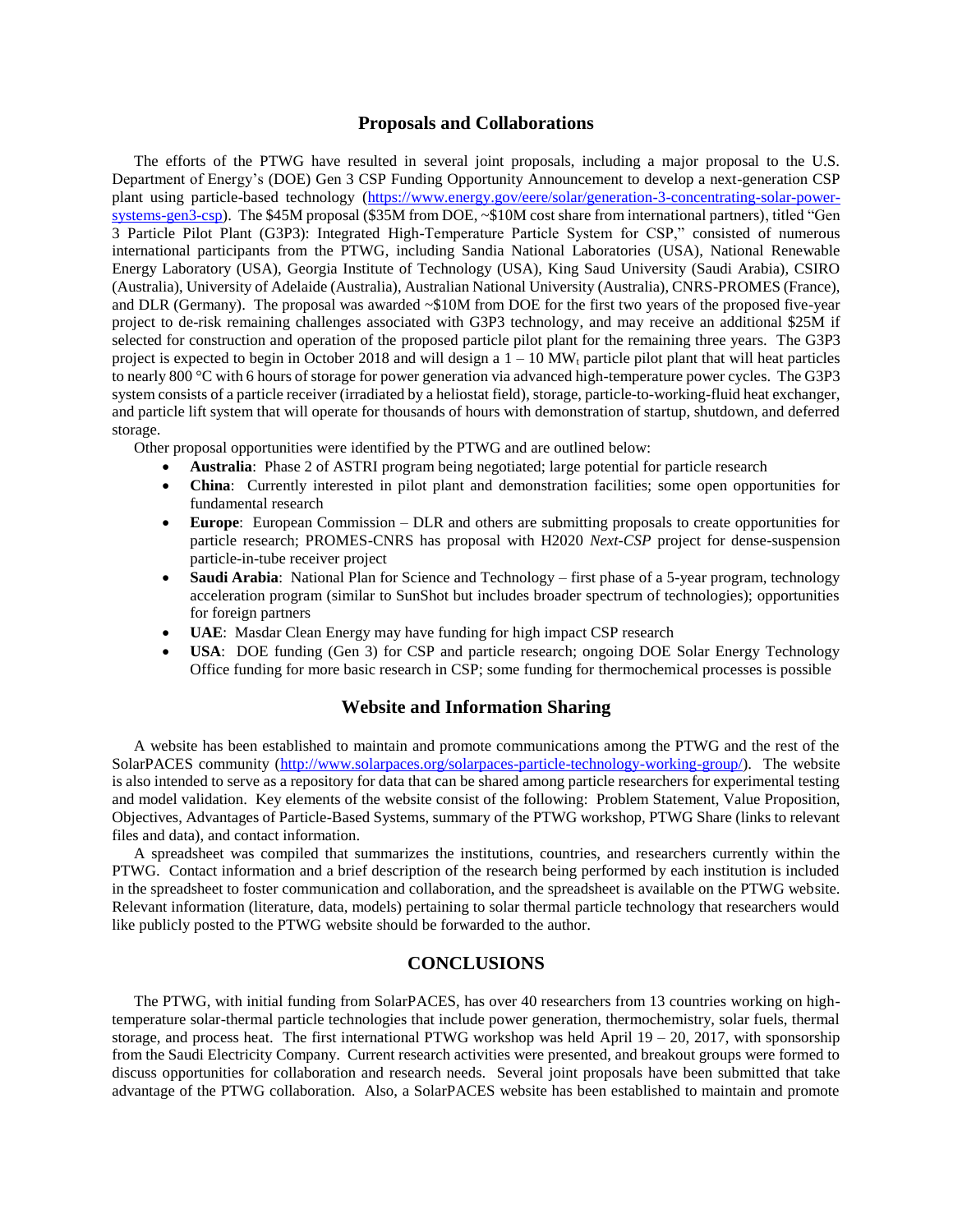communications, information sharing, and collaboration opportunities. The PTWG can serve as a model for other collaborative and cross-cutting working groups within SolarPACES.

## **ACKNOWLEDGMENTS**

Sandia National Laboratories is a multimission laboratory managed and operated by National Technology and Engineering Solutions of Sandia, LLC., a wholly owned subsidiary of Honeywell International, Inc., for the U.S. Department of Energy's National Nuclear Security Administration under contract DE-NA0003525.

## **REFERENCES**

- <span id="page-7-0"></span>1. C. K. Ho, *A Review of High-Temperature Particle Receivers for Concentrating Solar Power*, Appl Therm Eng **109** (Part B), 958-969 (2016).
- <span id="page-7-1"></span>2. L. Amsbeck, R. Buck and T. Prosin, *Particle Tower Technology Applied to Metallurgic Plants and Peak-Time Boosting of Steam Power Plants*, Solarpaces 2015: International Conference on Concentrating Solar Power and Chemical Energy Systems **1734** (2016).
- <span id="page-7-2"></span>3. A. Singh, J. Lapp, J. Grobbel, S. Brendelberger, J. P. Reinhold, L. Olivera, I. Ermanoski, N. P. Siegel, A. McDaniel, M. Roeb and C. Sattler, *Design of a pilot scale directly irradiated, high temperature, and low pressure moving particle cavity chamber for metal oxide reduction*, Sol Energy **157**, 365-376 (2017).
- <span id="page-7-3"></span>4. M. Diago, A. C. Iniesta, A. Soum-Glaude and N. Calvet, *Characterization of desert sand to be used as a hightemperature thermal energy storage medium in particle solar receiver technology*, Appl Energ **216**, 402-413 (2018).
- <span id="page-7-4"></span>5. G. L. Schieber, E. B. Stechel, A. Ambrosini, J. E. Miller and P. G. Loutzenhiser, *H2O splitting via a two-step solar thermoelectrolytic cycle based on non-stoichiometric ceria redox reactions: Thermodynamic analysis*, Int J Hydrogen Energ **42** (30), 18785-18793 (2017).
- <span id="page-7-5"></span>6. A. El-Leathy, S. Jeter, H. Al-Ansary, S. Abdel-Khalik, J. Roop, M. Golob, S. Danish, A. Alrished, E. Djajadiwinata and Z. Al-Suhaibani, *Thermal Performance Evaluation of Two Thermal Energy Storage Tank Design Concepts for Use with a Solid Particle Receiver-Based Solar Power Tower*, Energies **7** (12), 8201-8216 (2014).
- <span id="page-7-6"></span>7. T. C. W. Lau and G. J. Nathan, *The effect of Stokes number on particle velocity and concentration distributions in a well-characterised, turbulent, co-flowing two-phase jet*, J Fluid Mech **809**, 72-110 (2016).
- 8. T. C. W. Lau and G. J. Nathan, *A method for identifying and characterising particle clusters in a two-phase turbulent jet*, Int J Multiphas Flow **88**, 191-204 (2017).
- 9. Z. T. Alwahabi, K. C. Y. Kueh, G. J. Nathan and S. Cannon, *Novel solid-state solar thermal simulator supplying 30,000 suns by a fibre optical probe*, Opt Express **24** (22), A1444-A1453 (2016).
- <span id="page-7-7"></span>10. A. Chinnici, Y. P. Xue, T. C. W. Lau, M. Arjomandi and G. J. Nathan, *Experimental and numerical investigation of the flow characteristics within a Solar Expanding-Vortex Particle Receiver-Reactor*, Sol Energy **141**, 25-37 (2017).
- <span id="page-7-8"></span>11. J. S. Kim, A. Kumar and C. Corsi, *Design Boundaries of Large-Scale Falling Particle Receivers*, International Conference on Concentrating Solar Power and Chemical Energy Systems (Solarpaces 2016) **1850** (2017).
- 12. A. Kumar, J. S. Kim and W. Lipinski, *Radiation Characteristics of a Particle Curtain in a Free-Falling Particle Solar Receiver*, Proceedings of the Asme Summer Heat Transfer Conference, 2017, Vol 1 (2017).
- 13. A. Kumar, J.-S. Kim and W. Lipinski, *Radiation Absorption in a Particle Curtain Exposed to Direct High-Flux Solar Irradiation*, J. Solar Energy Engineering **140**, 061007-061001 - 061007-061017 (2018).
- <span id="page-7-9"></span>14. P. Steiner, K. Schwaiger, H. Walter, M. Haider and M. Hammerle, *Fluidized Bed Particle Heat Exchanger for Supercritical Carbon Dioxide Power Cycles*, Proceedings of the Asme International Mechanical Engineering Congress and Exposition, 2016, Vol. 14 (2017).
- 15. K. Schwaiger, M. Haider, M. Haemmerle, P. Steiner and M. D. Obermaier, *Concept of a Utility Scale Dispatch Able Solar Thermal Electricity Plant with an Indirect Particle Receiver in a Single Tower Layout*, Solarpaces 2015: International Conference on Concentrating Solar Power and Chemical Energy Systems **1734** (2016).
- 16. K. Schwaiger, M. Haider, M. Haemmerle, P. Steiner, H. Walter and M. Obermaier, *Fluidized bed steam generators for direct particle absorption CSP-plants*, International Conference on Concentrating Solar Power and Chemical Energy Systems, Solarpaces 2014 **69**, 1421-1430 (2015).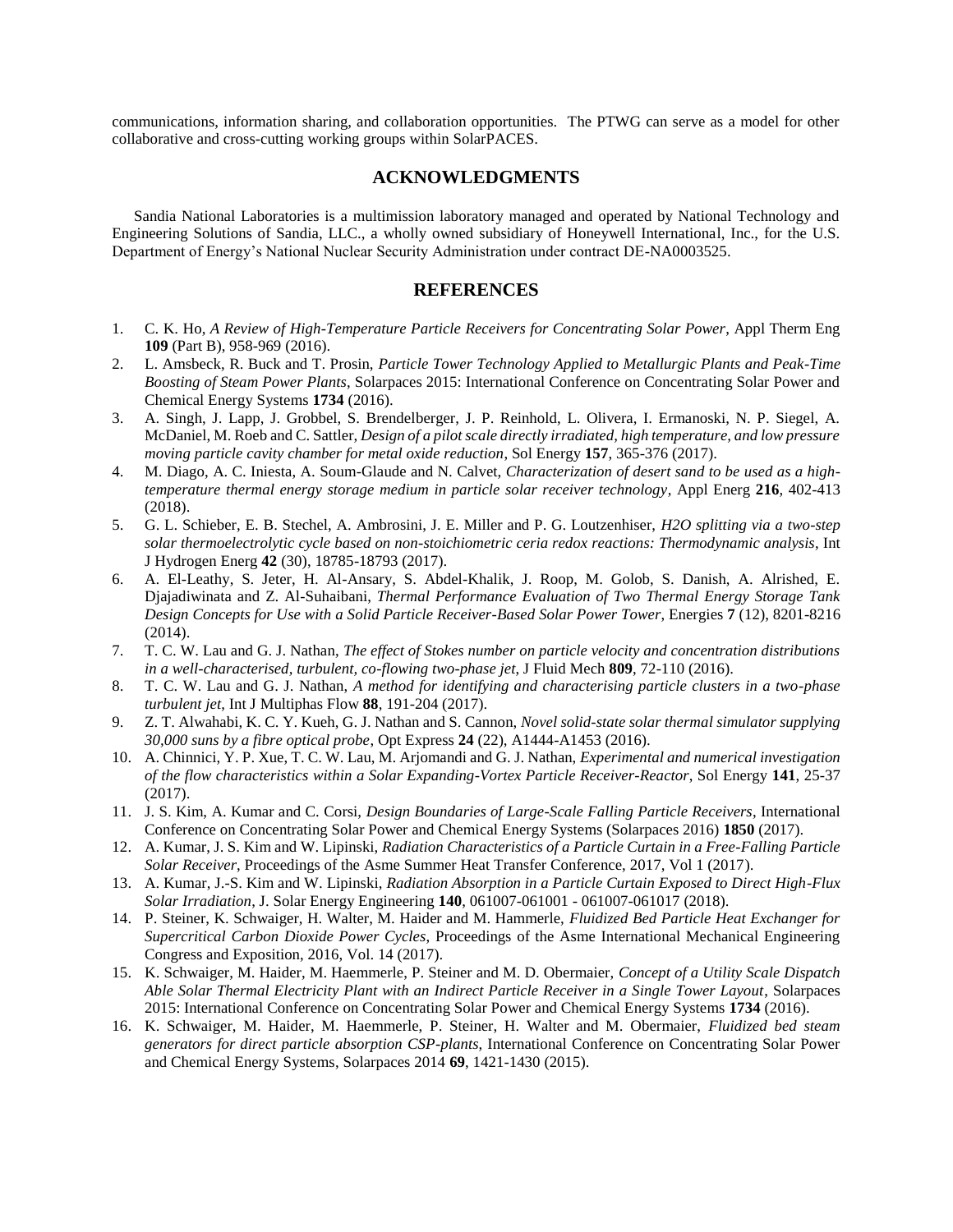- 17. K. Schwaiger, M. Haider, M. Hammerle, D. Wunsch, M. Obermaier, M. Beck, A. Niederer, S. Bachinger, D. Radler, C. Mahr, R. Eisl and F. Holzleithner, *sandTES - An active thermal energy storage system based on the fluidization of powders*, Proceedings of the Solarpaces 2013 International Conference **49**, 983-992 (2014).
- 18. K. Schwaiger and M. Haider, *Active fluidization storage applications for CSP*, Proceedings of the Solarpaces 2013 International Conference **49**, 973-982 (2014).
- <span id="page-8-0"></span>19. Y. N. Zhang, F. W. Bai, X. L. Zhang, F. Z. Wang and Z. F. Wang, *Experimental study of a single quartz tube solid particle air receiver*, International Conference on Concentrating Solar Power and Chemical Energy Systems, Solarpaces 2014 **69**, 600-607 (2015).
- 20. F. Wang, F. Bai, Z. Wang and X. Zhang, *Numerical simulation of quartz tube solid particle air receiver*, International Conference on Concentrating Solar Power and Chemical Energy Systems, Solarpaces 2014 **69**, 573-582 (2015).
- 21. F. Bai, Y. Zhang, X. Zhang, F. Wang, Y. Wang and Z. Wang, *Thermal performance of a quartz tube solid particle air receiver*, Proceedings of the Solarpaces 2013 International Conference **49**, 284-294 (2014).
- <span id="page-8-1"></span>22. H. Benoit, I. P. Lopez, D. Gauthier and G. Flamant, *Temperature Influence on Wall-to-Particle Suspension Heat Transfer in a Solar Tubular Receiver*, Solarpaces 2015: International Conference on Concentrating Solar Power and Chemical Energy Systems **1734** (2016).
- 23. B. Boissiere, R. Ansart, D. Gauthier, G. Flamant and M. Hemati, *Experimental Hydrodynamic Study of Gas-Particle Dense Suspension Upward Flow for Application as New Heat Transfer and Storage Fluid*, Can J Chem Eng **93** (2), 317-330 (2015).
- 24. H. Benoit, I. P. Lopez, D. Gauthier, J. L. Sans and G. Flamant, *On-sun demonstration of a 750 degrees C heat transfer fluid for concentrating solar systems: Dense particle suspension in tube*, Sol Energy **118**, 622-633 (2015).
- 25. G. Flamant, D. Gauthier, H. Benoit, J. L. Sans, B. Boissiere, R. Ansart and M. Hemati, *A new heat transfer fluid for concentrating solar systems: Particle flow in tubes*, Proceedings of the Solarpaces 2013 International Conference **49**, 617-626 (2014).
- 26. G. Flamant, D. Gauthier, H. Benoit, J. L. Sans, R. Garcia, B. Boissiere, R. Ansart and M. Hemati, *Dense suspension of solid particles as a new heat transfer fluid for concentrated solar thermal plants: On-sun proof of concept*, Chem Eng Sci **102**, 567-576 (2013).
- <span id="page-8-2"></span>27. W. Wu, L. Amsbeck, R. Buck, R. Uhlig and R. Ritz-Paal, *Proof of concept test of a centrifugal particle receiver*, Proceedings of the Solarpaces 2013 International Conference **49**, 560-568 (2014).
- 28. B. Gobereit, L. Amsbeck and R. Buck, *Operation Strategies for Falling Particle Receivers*, in *Proceedings of ASME 2013 7th International Conference on Energy Sustainability*, ES-FuelCell2013-18354, Minneapolis, MN, July 14 - 19, 2013.
- 29. B. Gobereit, L. Amsbeck, R. Buck, R. Pitz-Paal and H. Müller-Steinhagen, *Assessment of a Falling Solid Particle Receiver with Numerical Simulation*, in *SolarPACES 2012*, Marrakech, Morrocco, September 11 - 14, 2012.
- 30. M. Rӧger, L. Amsbeck, B. Gobereit and R. Buck, *Face-Down Solid Particle Receiver Using Recirculation*, Journal of Solar Energy Engineering (2011).
- 31. T. Baumann and S. Zunft, *Development and performance assessment of a moving bed heat exchanger for solar central receiver power plants*, International Conference on Concentrating Solar Power and Chemical Energy Systems, Solarpaces 2014 **69**, 748-757 (2015).
- <span id="page-8-3"></span>32. C. Tregambi, P. Salatino, R. Solimene and F. Montagnaro, *An experimental characterization of Calcium Looping integrated with concentrated solar power*, Chem Eng J **331**, 794-802 (2018).
- 33. S. Migliozzi, A. Paulillo, R. Chirone, P. Salatino and R. Solimene, *Hydrodynamics of compartmented fluidized beds under uneven fluidization conditions*, Powder Technol **316**, 476-491 (2017).
- 34. R. Solimene, R. Chirone, R. Chirone and P. Salatino, *Dynamic Modeling of a Solar Receiver/Thermal Energy Storage System Based on a Compartmented Dense Gas Fluidized Bed*, International Conference on Concentrating Solar Power and Chemical Energy Systems (Solarpaces 2016) **1850** (2017).
- 35. P. Ammendola, P. Bareschino, R. Chirone, P. Salatino and R. Solimene, *Controlling Thermal Properties of Dense Gas Fluidized Beds for Concentrated Solar Power by Internal and External Solids Circulation*, International Conference on Concentrating Solar Power and Chemical Energy Systems (Solarpaces 2016) **1850** (2017).
- 36. C. Tregambi, F. Montagnaro, P. Salatino and R. Solimene, *Directly Irradiated Fluidized Bed Reactors for Thermochemical Processing and Energy Storage: Application to Calcium Looping*, International Conference on Concentrating Solar Power and Chemical Energy Systems (Solarpaces 2016) **1850** (2017).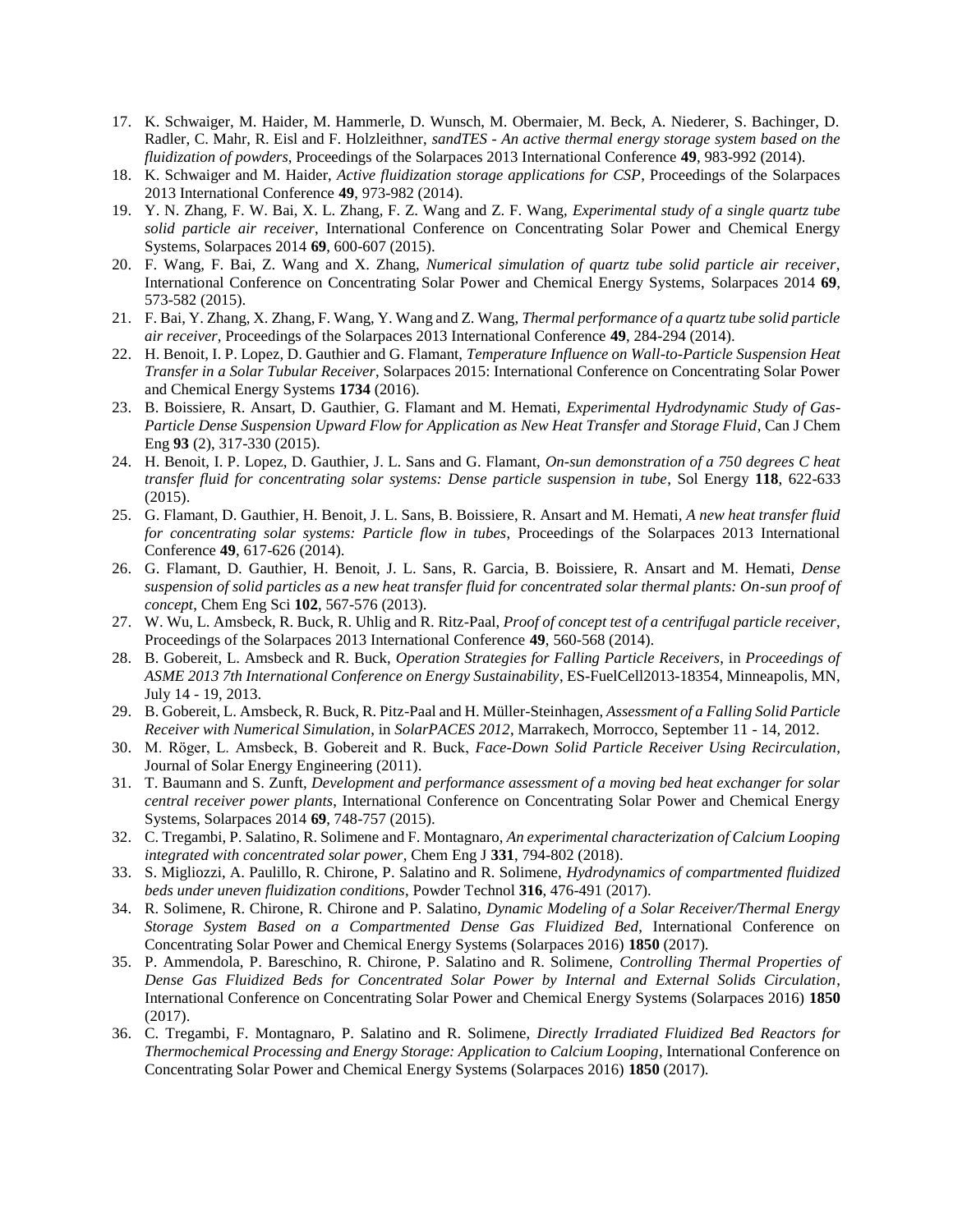- 37. C. Tregambi, R. Chirone, F. Montagnaro, P. Salatino and R. Solimene, *Heat transfer in directly irradiated fluidized beds*, Sol Energy **129**, 85-100 (2016).
- 38. C. Tregambi, F. Montagnaro, P. Salatino and R. Solimene, *A model of integrated calcium looping for CO2 capture and concentrated solar power*, Sol Energy **120**, 208-220 (2015).
- 39. O. Oke, P. Lettieri, P. Salatino, R. Solimene and L. Mazzei, *Numerical simulations of lateral solid mixing in gasfluidized beds*, Chem Eng Sci **120**, 117-129 (2014).
- <span id="page-9-0"></span>40. Hany Al-Ansary et al., *On-Sun Experiments on a Particle Heating Receiver with Red Sand as the Working Medium*, in *SolarPACES 2017*, Santiago, Chile, September 26 - 29, 2017.
- 41. Al-Ansary H. et al., *Characterization and Sintering Potential of Solid particles for Use in High Temperature Thermal Energy Storage System*, in *SolarPACES 2013*, Las Vegas, NV, September 17 - 20, 2013.
- 42. H. Al-Ansary, S. Jeter, D. Sadowski, A. Alrished, M. Golob, A. El-Leathy and Z. Al-Suhaibani, *Experimental Study of a Sand-Air Heat Exchanger for user with a High Temperature Solar Gas Turbine System*, in *SolarPACES 2011*, Granada, Spain, September 20-23, 2011.
- 43. A. El-Leathy, H. Al-Ansary, S. Jeter, E. Djajadiwinata, S. Alqel, M. Golob, C. Nguyen, R. Saad, T. Shafiq, S. Danish, S. Abdel-Khalik, Z. Al-Suhaibani, N. Abu-Shikhah, A. Al-Balawi, M. Haq and F. Al-harthi, *Preliminary Tests of an Integrated Gas Turbine-Solar Particle Heating and energy Storage System*, in *SolarPACES 2017*, Santiago, Chile,
- <span id="page-9-1"></span>44. M. A. Reyes-Belmonte, A. Sebastian, J. Gonzalez-Aguilar and M. Romero, *Performance Comparison of Different Thermodynamic Cycles for an Innovative Central Receiver Solar Power Plant*, International Conference on Concentrating Solar Power and Chemical Energy Systems (Solarpaces 2016) **1850** (2017).
- 45. M. A. Reyes-Belmonte, F. Gomez-Garcia, J. Gonzalez-Aguilar, M. Romero, H. Benoit and G. Flamant, *Heat Exchanger Modelling in Central Receiver Solar Power Plant Using Dense Particle Suspension*, International Conference on Concentrating Solar Power and Chemical Energy Systems (Solarpaces 2016) **1850** (2017).
- 46. S. A. de Miguel, S. Bellan, J. M. G. de Maria, J. Gonzalez-Aguilar and M. Romero, *Numerical Modelling of a 100-Wh Lab-Scale Thermochemical Heat Storage System for Concentrating Solar Power Plants*, Solarpaces 2015: International Conference on Concentrating Solar Power and Chemical Energy Systems **1734** (2016).
- 47. S. A. de Miguel, J. Gonzalez-Aguilar and M. Romero, *100-Wh multi-purpose particle reactor for thermochemical heat storage in concentrating solar power plants.*, Proceedings of the Solarpaces 2013 International Conference **49**, 676-683 (2014).
- <span id="page-9-2"></span>48. E. Johnson, D. Baker and I. Tari, *Proposal of a Novel Gravity-Fed, Particle-Filled Solar Receiver*, International Conference on Concentrating Solar Power and Chemical Energy Systems (Solarpaces 2016) **1850** (2017).
- <span id="page-9-3"></span>49. S. Hicdurmaz and I. Tari, *Numerical Investigation of Bubbling Fluidized Bed to be Used as Thermal Energy Storage Integrated to High Temperature CSP*, Multiphase Science and Technology **30** (2-3), 1-22 (2018).
- <span id="page-9-4"></span>50. J. P. Muthusamy, S. Abanades, T. Shamim and N. Calvet, *Numerical modeling and optimization of an entrained particle-flow thermochemical solar reactor for metal oxide reduction*, International Conference on Concentrating Solar Power and Chemical Energy Systems, Solarpaces 2014 **69**, 947-956 (2015).
- 51. M. Diago, A. C. Iniesta, Q. Falcoz, T. Shamim and N. Calvet, *Energy and exergy analysis of a novel gravity-fed solid particle solar receiver*, International Conference on Concentrating Solar Power and Chemical Energy Systems, Solarpaces 2014 **69**, 812-821 (2015).
- 52. A. C. Iniesta, M. Diago, T. Delclos, Q. Falcoz, T. Shamim and N. Calvet, *Gravity-fed combined solar receiver/storage system using sand particles as heat collector, heat transfer and thermal energy storage media*, International Conference on Concentrating Solar Power and Chemical Energy Systems, Solarpaces 2014 **69**, 802-811 (2015).
- <span id="page-9-5"></span>53. K. D. Repole and S. M. Jeter, *Design and Analysis of a High Temperature Particulate Hoist for Proposed Particle Heating Concentrator Solar Power Systems*, in *ASME 2016 10th International Conference on Energy Sustainability, ES2016-59619*, Charlotte, NC, June 26 - 30, 2016.
- 54. M. Golob, C. Nguyen, S. M. Jeter and S. Abdel-Khalik, *Solar Simulator Efficiency Testing of Lab-Scale Particle Heating Receiver at Elevated Operating Temperatures*, in *ASME 2016 10th International Conference on Energy Sustainability, ES2016-59619*, Charlotte, NC, June 26 - 30, 2016.
- 55. T. Lee, S. Lim, S. Shin, D. L. Sadowski, S. I. Abdel-Khalik, S. M. Jeter and H. Al-Ansary, *Numerical simulation of particulate flow in interconnected porous media for central particle-heating receiver applications*, Sol Energy **113**, 14-24 (2015).
- 56. A. W. Khayyat, R. C. Knott, C. L. Nguyen, M. C. Golob, S. I. Abdel-Khalik, S. M. Jeter and H. A. Al-Ansary, *Measurement of Particulate Flow in Discrete Structure Particle Heating Receivers*, in *Proceedings of the ASME 2015 Power and Energy Conversion Conference*, San Diego, CA, June 28 - July 2, 2015.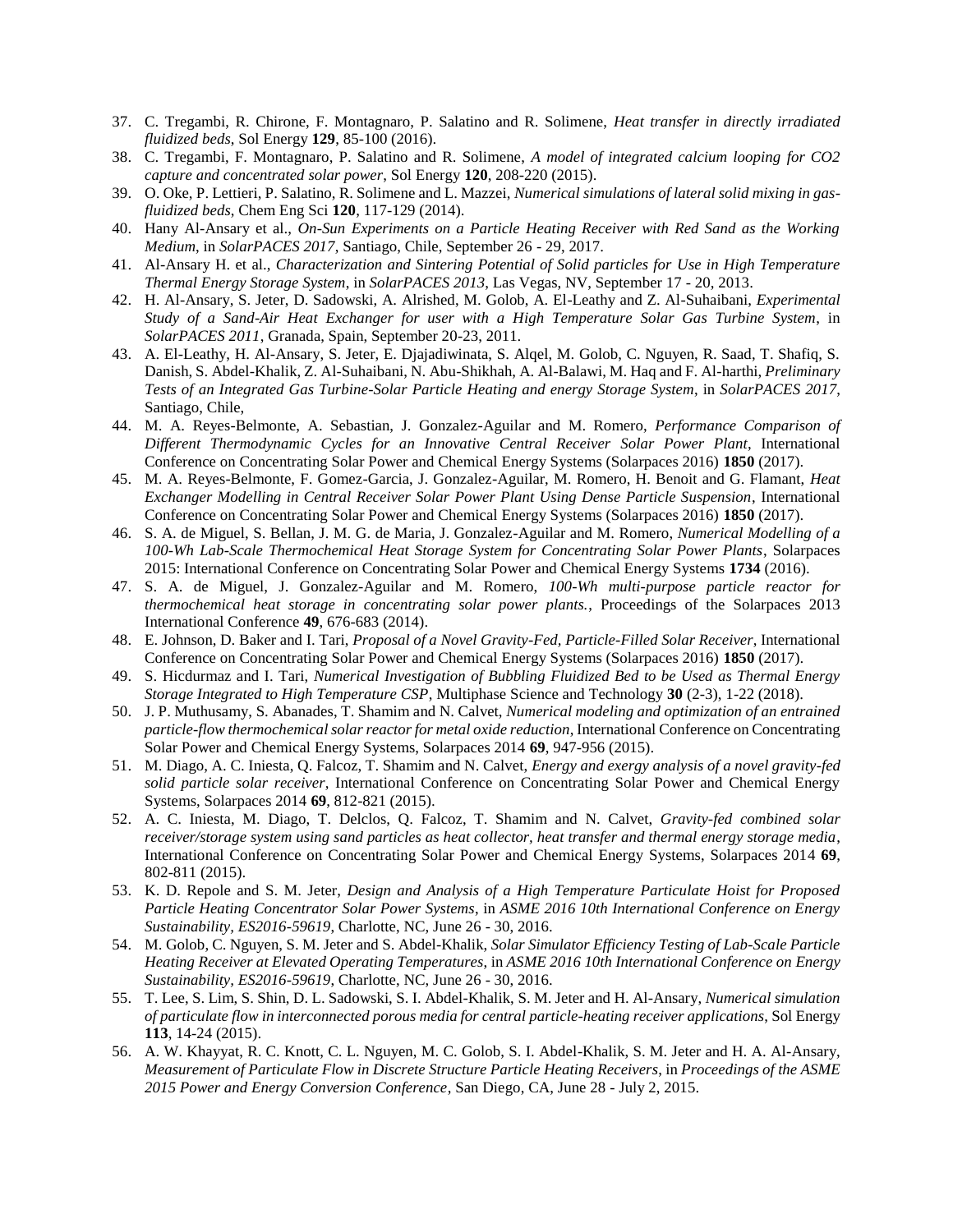- 57. C. Nguyen, D. Sadowski, A. Alrished, H. Al-Ansary, S. Jeter and S. Abdel-Khalik, *Study on solid particles as a thermal medium*, Proceedings of the Solarpaces 2013 International Conference **49**, 637-646 (2014).
- 58. R. Knott, D. L. Sadowski, S. M. Jeter, S. I. Abdel-Khalik, H. A. Al-Ansary and A. El-Leathy, *Sintering of Solid Particulates under Elevated Temperature and Pressure in Large Storage Bins for Thermal Energy Storage*, in *Proceedings of the ASME 2014 8th International Conference on Energy Sustainability*, ES-FuelCell2014-6588, Boston, MA, June 29 - July 2, 2014.
- 59. R. Knott, D. L. Sadowski, S. M. Jeter, S. I. Abdel-Khalik, H. A. Al-Ansary and A. El-Leathy, *High Temperature Durability of Solid Particles for Use in Particle Heating Concentrator Solar Power Systems*, in *Proceedings of the ASME 2014 8th International Conference on Energy Sustainability*, ES-FuelCell2014-6586, Boston, MA, June 29 - July 2, 2014.
- <span id="page-10-0"></span>60. Z. W. Ma, R. C. Zhang and F. Sawaged, *Design of Particle-Based Thermal Energy Storage for a Concentrating Solar Power System*, Proceedings of the Asme 11th International Conference on Energy Sustainability, 2017 (2017).
- 61. Z. W. Ma and J. Martinek, *Fluidized-Bed Heat Transfer Modeling for the Development of Particle/Supercritical-Co2 Heat Exchanger*, Proceedings of the Asme 11th International Conference on Energy Sustainability, 2017 (2017).
- 62. J. Martinek and Z. Ma, *Granular Flow and Heat-Transfer Study in a Near-Blackbody Enclosed Particle Receiver*, Journal of Solar Energy Engineering **137** (5), 051008-051008 (2015).
- 63. Z. W. Ma, G. Glatzmaier and M. Mehos, *Fluidized Bed Technology for Concentrating Solar Power With Thermal Energy Storage*, J Sol Energ-T Asme **136** (3) (2014).
- 64. Z. Ma, G. C. Glatzmaier and M. Mehos, *Development of solid particle thermal energy storage for concentrating solar power plants that use fluidized bed technology*, Proceedings of the Solarpaces 2013 International Conference **49**, 898-907 (2014).
- 65. Z. Ma and R. Zhang, *Solid Particle Thermal Energy Storage Design for a Fluidized-Bed Concentrating Solar Power Plant*, (April 2, 2013 2013).
- <span id="page-10-1"></span>66. C. K. Ho, M. Carlson, K. J. Albrecht, Z. Ma, S. Jeter and C. M. Nguyen, *Evaluation of Alternative Designs for a High Temperature Particle-to-sCO2 Heat Exchanger*, in *Proceedings of the ASME 2018 Power and Energy Conference, PowerEnergy2018*, Lake Buena Vista, FL, June 24 - 28, 2018.
- 67. G. Peacock, C. K. Ho, J. M. Christian and D. Ray, *Automated Particle Mass-Flow Control System for High-Temperature Falling Particle Receivers*, in *SolarPACES 2017: International Conference on Concentrating Solar Power and Chemical Energy Systems*, 1734, Santiago, Chile, September 26 - 29, 2017.
- 68. C. K. Ho, J. M. Christian, J. Yellowhair, S. Jeter, M. Golob, C. Nguyen, K. Repole, S. I. Abdel-Khalik, N. Siegel, H. Al-Ansary, A. El-Leathy and B. Gobereit, *Highlights of the High-Temperature Falling Particle Receiver Project: 2012 - 2016*, in *SolarPaces 2016: International Conference on Concentrating Solar Power and Chemical Energy Systems*, Abu Dhabi, UAE, October 11 - 14, 2016.
- 69. C. K. Ho, J. M. Christian, D. Romano, J. Yellowhair, N. Siegel, L. Savoldi and R. Zanino, *Characterization of Particle Flow in a Free-Falling Solar Particle Receiver*, J Sol Energ-T Asme **139** (2) (2017).
- 70. K. J. Albrecht and C. K. Ho, *Heat Transfer Models of Moving Packed-Bed Particle-to-Sco2 Heat Exchangers*, Proceedings of the Asme 11th International Conference on Energy Sustainability, 2017 (2017).
- 71. K. J. Albrecht and C. K. Ho, *High-Temperature Flow Testing and Heat Transfer for a Moving Packed-Bed Particle/sCO2 Heat Exchanger*, in *SolarPACES 2017*, Santiago, Chile, September 26 - 29, 2017.
- 72. B. Mills, C. K. Ho, J. M. Christian and G. Peacock, *Novel Particle Release Patterns for Increased Receiver Thermal Efficiency*, in *SolarPACES 2016*, Abu Dhabi, UAE,
- 73. C. K. Ho, B. Mills and J. M. Christian, *Volumetric Particle Receivers for Increased Light Trapping and Heating*, Proceedings of the Asme 10th International Conference on Energy Sustainability, 2016, Vol 1 (2016).
- 74. C. K. Ho, J. M. Christian, J. Yellowhair, N. Siegel, S. Jeter, M. Golob, S. I. Abdel-Khalik, C. Nguyen and H. Al-Ansary, *On-Sun Testing of an Advanced Falling Particle Receiver System*, Solarpaces 2015: International Conference on Concentrating Solar Power and Chemical Energy Systems **1734** (2016).
- 75. C. K. Ho, J. M. Christian, J. Yellowhair, K. Armijo, W. J. Kolb, S. Jeter, M. Golob and C. Nguyen, *Performance Evaluation of a High-Temperature Falling Particle Receiver*, Proceedings of the Asme 10th International Conference on Energy Sustainability, 2016, Vol 1 (2016).
- 76. C. K. Ho, *A review of high-temperature particle receivers for concentrating solar power*, Appl Therm Eng **109**, 958-969 (2016).